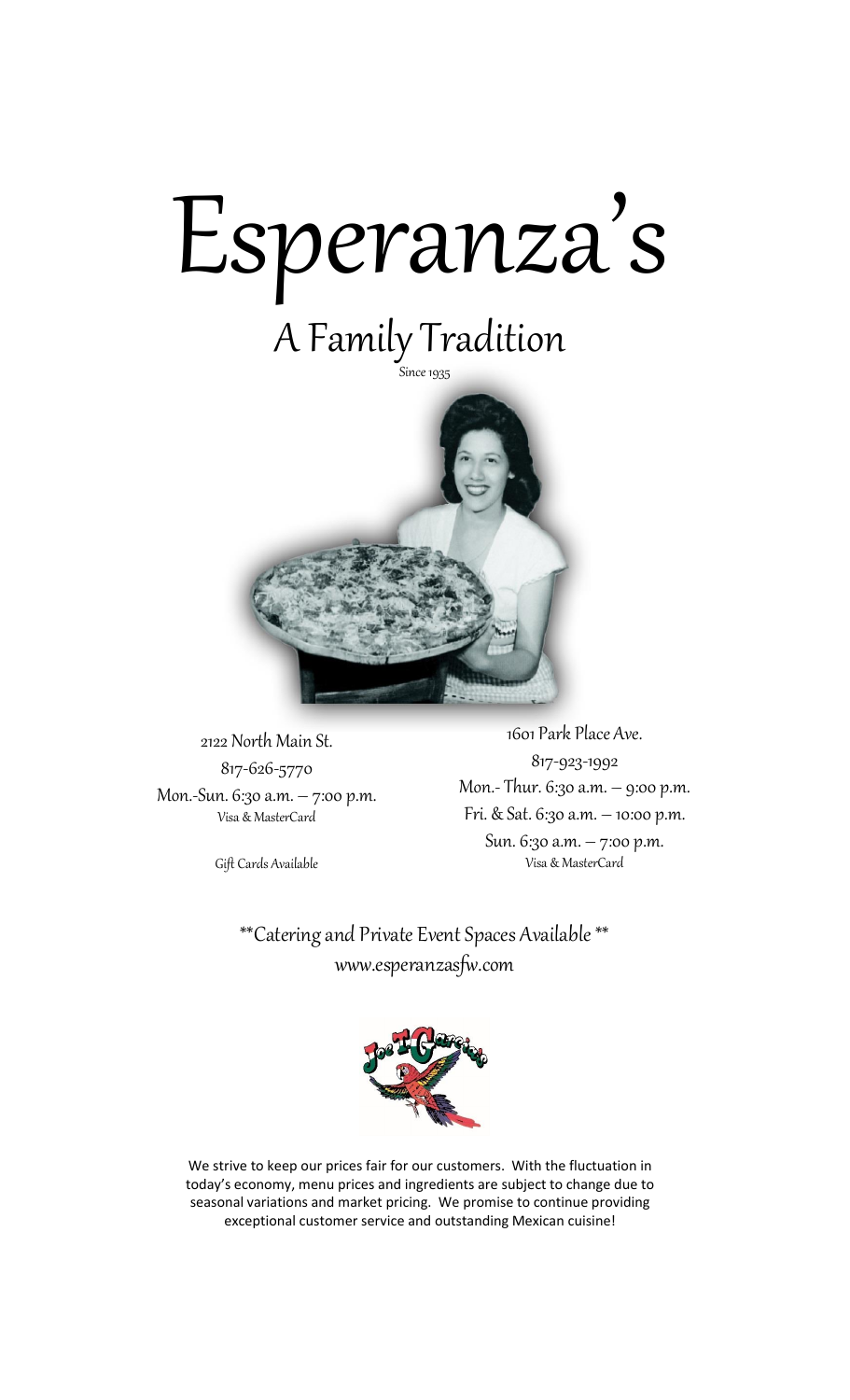### Appetizers

#### Nachos Supreme Queso Flameado

bell peppers, beans, cheese and pico de gallo. pico de gallo.

14.99 10.79

15.59

#### Bean and Cheese Nachos 10.49 Coctel de Camaron (Shrimp Cocktail)

Baby shrimp cooked and served in a mild red cocktail sauce Chile con Queso Sm 5.99 Lg 8.39 with sliced avocado and pico de gallo on top. Sm 8.59 Lg 16.39

Your choice of chicken or beef fajita meat grilled onions Grilled chorizo topped with melted monterrey jack cheese and

### Soups

#### Caldo de Res Caldo de Pollo

Mexican-style beef soup with beef shank, carrots, chayote, Mexican-style chicken soup, with leg, thigh, carrots, potatoes, squash, corn, cabbage, zucchini and a side of rice. celery, chayote and rice. 10.99

#### Menudo

Caldo de Pescado or Camarones Traditional beef tripe and yellow hominy. Sam 8.49 Two pieces of catfish in a spicy vegetable base lg 10.99 with carrots, celery, and chayote. Served with extra hominy/maiz 4.29 toast and rice . (contains bone) 16.79 Sopa de Tortilla

#### Con Camaron/Add shrimp 19.49 A mild chicken soup, pieces of chicken breast No rice is included with this option with crispy fried tortilla strips, tomatoes, avocado slices, and grated white cheese. The control of the state of the state of the state of the state of the state of the s

## Salads & Such

#### Taco Salad Ceviche

cheese, pico de gallo and guacamole with your choice jalapeños, onions and cilantro. Served on a bed of of meat and with beans on the bottom. 13.99 lettuce with a slice of avocado. 16.49

Fried flour tortilla bowl filled with lettuce, sour cream, White fish marinated with lime juice tossed with

### Side Orders

| <b>Breakfast Potatoes</b>  | 3.29                                   | Sour Cream                                | 3.29 |
|----------------------------|----------------------------------------|-------------------------------------------|------|
| Cheese                     | 3.69                                   | One Tamale                                | 2.99 |
| Bacon (3 slices)           | 4.19                                   | Two Slices of Toasted Bolillo             | 3.99 |
| Chorizo                    | 4.79                                   | Guacamole                                 | 6.49 |
| Extra Tortillas (2)        | 1.19                                   | French Fries                              | 3.69 |
| Ham (2 slices)             | 4.29                                   | Single Flour Tortilla Meat Taco           | 5.49 |
| One Egg                    | 1.69                                   | *See Meat Options                         |      |
| Pico de Gallo              | 3.29                                   | Single Flour Tortilla Taco w/ Fajita Meat | 6.69 |
| add jalapeños upon request |                                        | Single Flour Tortilla Taco w/ Beef Tongue | 6.99 |
| Rice or Refried Beans      | Single Corn Tortilla Meat Taco<br>3.29 |                                           | 4.89 |
| jalapeños Toriados (1)     | .99                                    | *See Meat Options                         |      |
| Tampiqueña                 | 7.99                                   | Single Corn Tortilla Taco w/ Fajita Meat  | 5.49 |
| Pork Chop                  | 7.99                                   | Single Corn Tortilla Taco w/ Beef Tongue  | 5.99 |
|                            |                                        | Single Sope                               | 4.99 |
|                            |                                        | Single Fajita Sope (chicken or beef)      | 6.69 |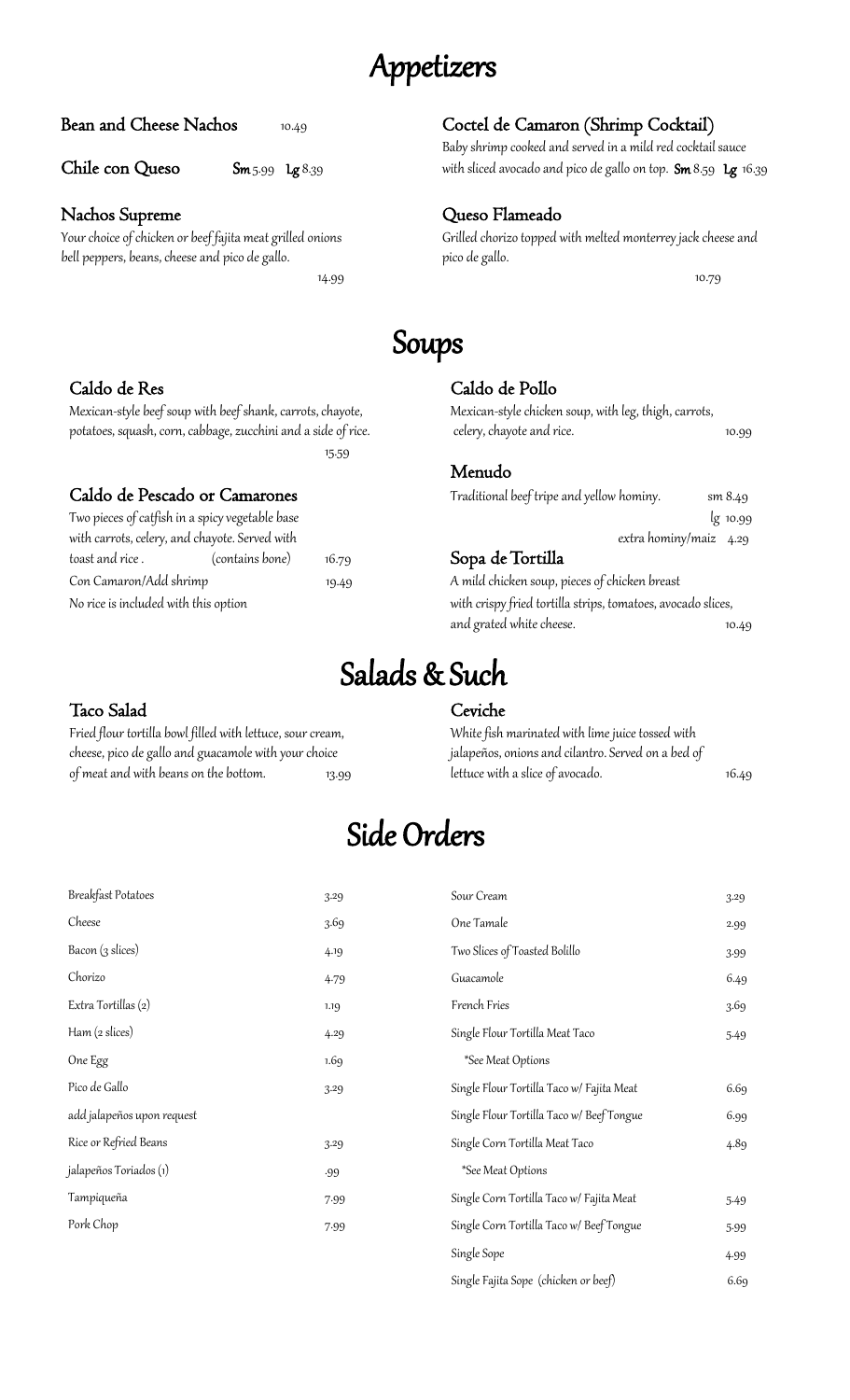#### Flour Quesadilla

| Flour tortilla filled with cheese and grilled. Lettuce and |      |
|------------------------------------------------------------|------|
| pico de gallo served on the side.                          | 4.99 |
| With your choice of meat                                   | 7.69 |
| Fajita Meat                                                | 8.99 |

#### Tostada de Ceviche

Tostada piled high with white fish marinated with lime juice tossed with jalapeños, onions and cilantro and diced avocado. Served with lettuce. 8.69

#### Burritos

| Handmade flour tortilla filled with your choice of meat. |       |
|----------------------------------------------------------|-------|
| Bean and Cheese only or Beans only                       | 5.09  |
| Meat only                                                | 9.49  |
| Beef only (no veggies)                                   | 10.99 |

#### Gordita

Corn masa made into a puffed pocket shell grilled, then fried fluffy, stuffed with your choice of meat. lettuce and pico de gallo served on the side. 9.99

#### Tostada

| Tostada layered with beans, choice of meat and topped with |      |
|------------------------------------------------------------|------|
| lettuce, pico de gallo and white cheese.                   | 6.69 |
| Bean and Cheese                                            | 5.99 |
| Fajita Meat                                                | 7.99 |

#### Torta de Pollo Asada

Grilled chicken breast on a bolillo with lettuce and pico de gallo. Served with rice and a cup of frijoles a la charro.

12.99

#### Torta de Telera

Bakery made bread with your choice of meat. Filled with avocado, lettuce, sour cream and pico de gallo. Served with French fries 12.99

#### Tortas

Bakery made French bread, filled with your choice of meat, topped with lettuce and pico de gallo. Served with French fries. 11.49

Meat Options: Shredded Beef, Ground Beef, Shredded Chicken, Beef Tips in a Sauce, Porkskin (Fried or spicy and soft), Carnitas, Chili Rojo, Beef or Chicken Fajitas.

### Combinations

Uno Substitutions will be an additional cost.

One sour cream chicken enchilada. one cheese enchilada, one crispy taco and rice. 12.99

#### Dos

Two tamales, one cheese enchilada, one shredded beef or shredded chicken tostada, guacamole, and rice. 13.99

#### Tres

Two Monterrey chicken fajita enchiladas, one cheese enchilada, one tamale and rice. 13.99

#### Cuatro

One cheese enchilada, one flour quesadilla filled with cheese and chicken fajita meat, one tamale, and rice.

13.99

#### Child's Plate \* 12 and under only \* Served with rice and beans. 6.99 \* Tamale \*Flauta \* Enchilada \*Flour Taco \*Crispy Corn Taco \*Flour quesadilla

.......................

Chicken strips with fries 8.39

### Fish/Mariscos

#### Camarones Rancheros

Jumbo shrimp sauteed with lemon, jalapeño and tomatoes. Served with rice, salad, and toasted bolillo. 19.69

#### Combination Fillet & Shrimp

Jumbo shrimp and fillet of catfish sauteed ranchero style or Al Mojo de Ajo style. Served with rice, salad, and toasted bolillo. 21.69

#### Drinks:

Sweet and Unsweet Tea \* Mexican Coca-Cola \* Coffee \* Jarritos \* Pepsi Diet Pepsi \* Diet Dr. Pepper \* Dr. Pepper\* Sprite\* Orange Crush\* Aguas Frescas

#### Camarones Empanizados

Jumbo shrimp breaded and fried, served with fries, salad and toast. Tarter sauce on the side. 19.69

#### Fish or Shrimp Tacos- Corn (3) or Flour (2)

Tortillas filled with grilled white fish or grilled shrimp. Served with rice, beans, and salad.

16.99

#### Alcoholic Drinks

Miller Lite\* Bud Light \* Coors Light\* Michelob Ultra\* Corona\* Dos Equis\* Tecate\* Modelo\* Negra Modelo\* Margarita\* Bloody Mary\* Mimosa\* Michelada\*